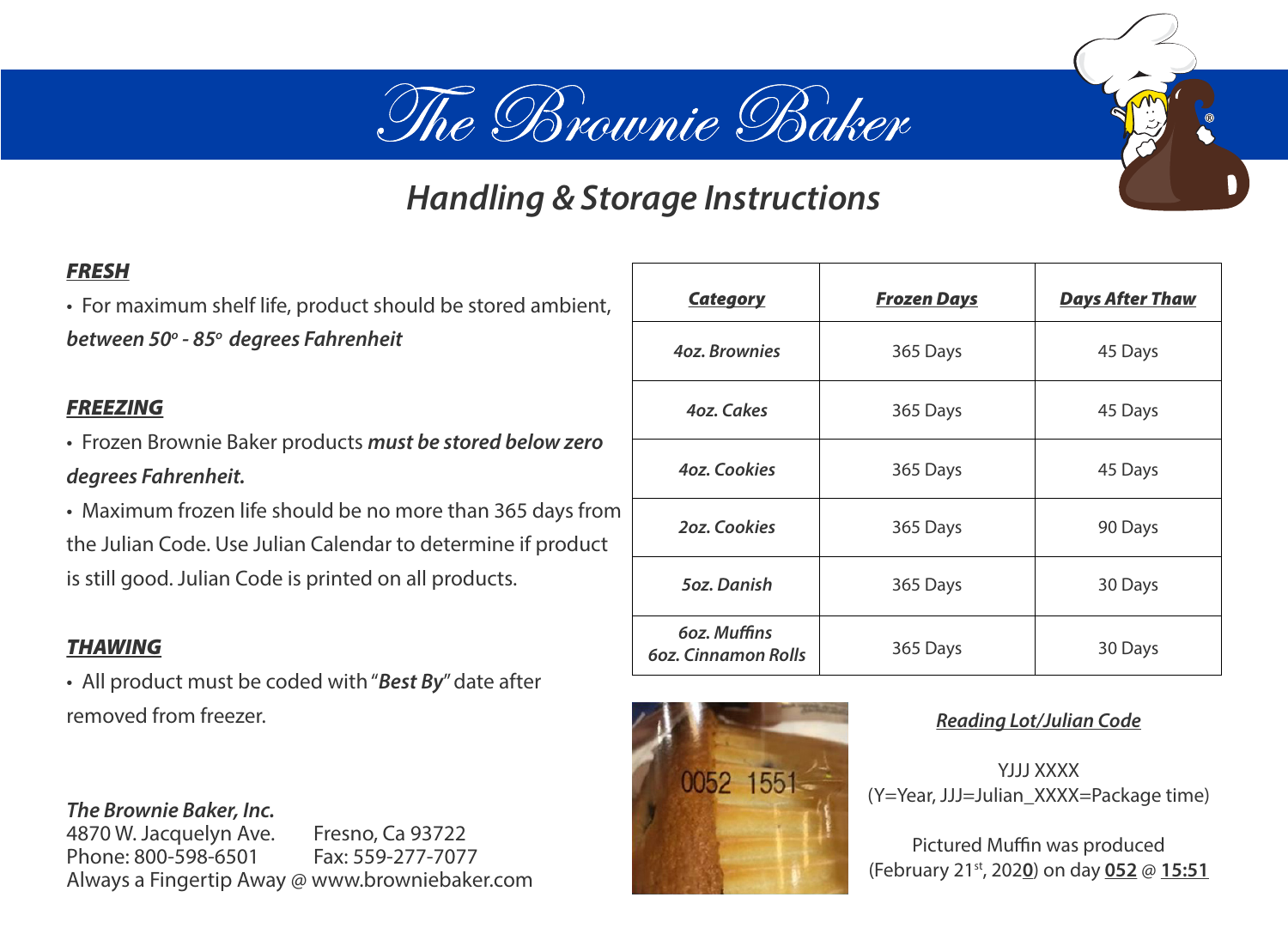

### Floor Display POG

| <b>ITEM</b><br>$\sharp$ 's       | PK<br><b>SIZE</b>                                   | Made<br>with                                 | <b>PRODUCT</b><br><b>DESCRIPTION</b>                                                                                                                        |              |
|----------------------------------|-----------------------------------------------------|----------------------------------------------|-------------------------------------------------------------------------------------------------------------------------------------------------------------|--------------|
| 90023<br>12454<br>12412<br>12012 | $9/40Z$ .<br>$12/40z$ .                             | <b>TOLL</b>                                  | Lemon Cake<br><b>Chewy Caramel Cookie</b><br>12/40z. <b><i>Cosses</i></b> Peanut Butter Cup Cookie<br>12/40z. <b><i>Cosco</i></b> Peanut Butter Cup Brownie |              |
| 90027<br>12456<br>12450<br>12010 | $9/40Z$ .<br>$12/40z$ .<br>$12/40z$ .<br>$12/40z$ . | <b>TOLL</b><br>HOUSE<br>Vestk<br><b>TOLL</b> | Coffee Cake<br>Pnt Btr N' Brownie Cookie<br><b>Chocolate Chip Cookie</b><br><b>Chocolate Chip Brownie</b>                                                   | <b>Cakes</b> |
| 90021<br>12457<br>06096<br>90093 | $9/40Z$ .<br>$12/40z$ .<br>$6/60Z$ .<br>$9/5$ oz.   |                                              | Banana Nut Cake<br>Snickerdoodle Cookie<br><b>Cinnamon Roll</b><br><b>Bear Claw Danish</b>                                                                  | <b>Cakes</b> |
| 60041<br>60049<br>90090          | $6/60Z$ .<br>$6/60Z$ .<br>$9/50z$ .                 |                                              | <b>Blueberry Muffin</b><br><b>Strawberry CC Muffin</b><br><b>Berries &amp; Cheese Danish</b>                                                                |              |
| 60044<br>60045<br>90094          | $6/60Z$ .<br>$6/60Z$ .<br>$9/50z$ .                 | <b>TOLL</b><br>HOUSE                         | <b>Almond Poppyseed Muffin</b><br><b>Double Chocolate Muffin</b><br><b>Apple Danish</b>                                                                     |              |
| 60042<br>60047<br>90092          | $6/60Z$ .<br>$6/60Z$ .<br>$9/50Z$ .                 |                                              | <b>Banana Nut Muffin</b><br><b>Lemon Blueberry Muffin</b><br><b>Cheese Danish</b>                                                                           |              |
|                                  |                                                     |                                              |                                                                                                                                                             | <b>FLOOR</b> |

Email: thebrownieb@gmail.com Phone: 800-598-6501 Fax: 559-277-7077

П

<sup>The</sup><br>Brownie Baker **Thear Wounself** 

Cookie

**Cookies** 

**Cookies** 

Cookies

FLOOR DISPLAY ITEM **#5018N**